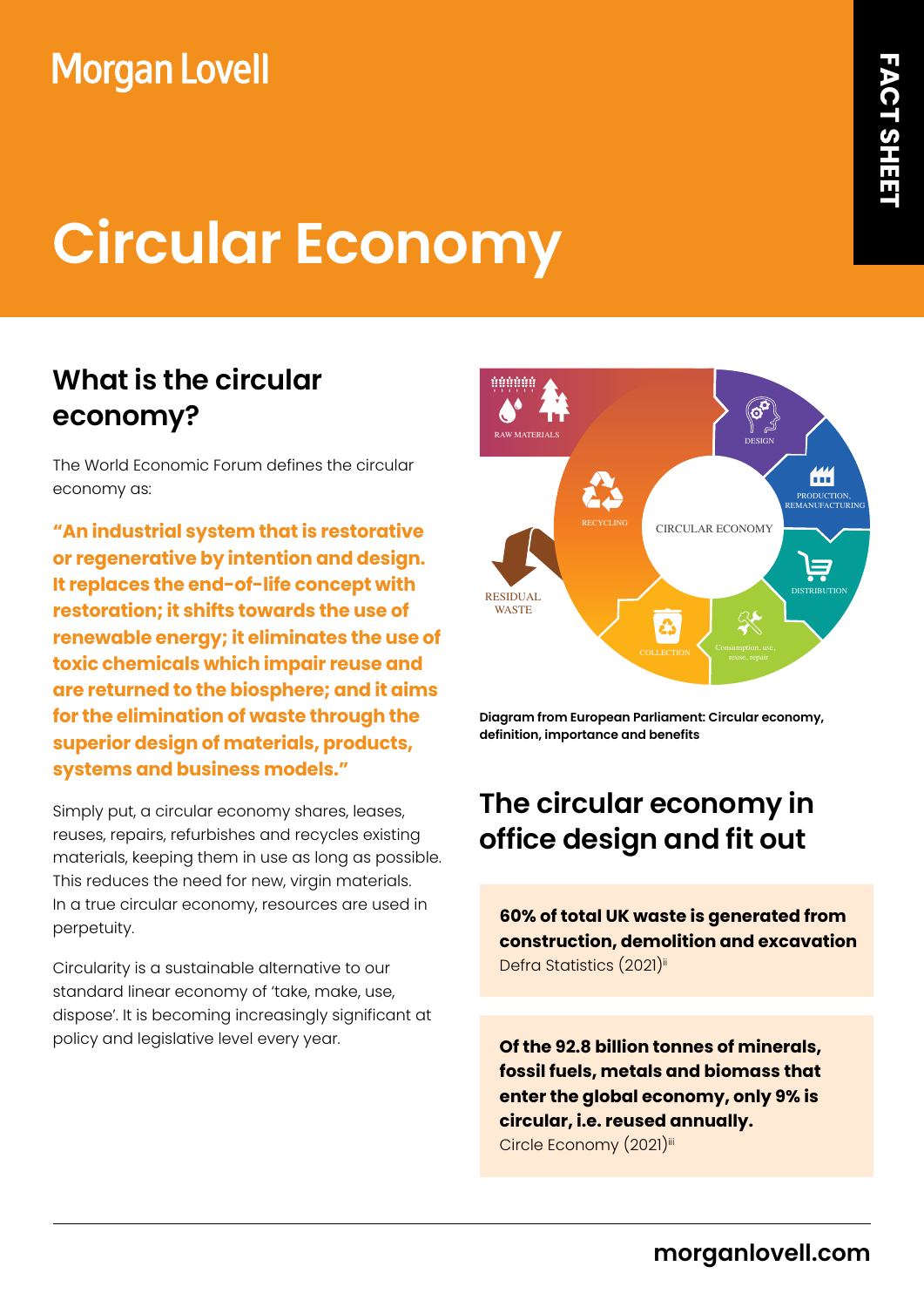Circularity is crucial to the whole life of an office: from its design and construction, through its use and operation, and its final deconstruction. Fit out and refurbishment projects embrace the circular economy merely by retaining the existing structure and changing the interior, rather than demolishing and building from scratch.

A push for circular thinking is increasingly being felt in the construction industry with many clients and consultants involving it at tender and project stage. One of the challenges is the need to change 'perceptions' and break away from the mindset of 'what worked before'. New ways must be considered and innovation must lead the way.

**BREEAM, LEED** and **SKA** assessments award credits for circularity, including flexibility in design, reuse of materials and ensuring those installed are durable.

## **Design for flexibility, longevity, adaptability**

Offices have so many different use scenarios and undergo constant change. When flexibility is built into the design of spaces, one use can flow into another over time. This avoids large level change and reduces the waste of materials and products.

An example might be for a business to switch from an open plan office to one focused on collaboration. This would use demountable, moveable partitions; specify resilient flooring that copes with changes in use; and identify easily moveable and reconfigurable furniture.

The response to COVID demonstrates a dramatic and wide scale office realignment that was needed through increasing hot-desks; the introduction of social distance requirements; and more space for collaboration.

Building in layers is an achievable circular economy design concept where:

#### **'during refits or refurbishment, the ability to peel off layers and apply new ones ensures that the neighbouring layers are undamaged.'**

The onion skin model starts with the inner core of an office being made up of its structural framework which has a long life span - such as steel. Attached to this framework are layers of other components which have a decreasing life span as you move away from that central core. As long as the office is designed so that the components in the outer skin of the onion can be replaced, changed or easily repaired, then there is less disruption to the longest lasting inner layers. In an office, the outer layers are made up of unfitted furnishings and furniture, then moving through the layers, the fitted furniture would be next and then the 'scenery' items such as partitions and ceilings and so on.

If an office is designed using this approach, a fit out exercise may meet the needs of new occupants by retaining some existing layers rather than having to undertake a complete reconfiguration.

## **Materials**

#### **'The bulk of emissions for new buildings are front loaded, and twice as high as those from refurbished buildings.vi'**

Embodied carbon is one of the largest sources of emissions and is created during the sourcing of raw materials, manufacture of new products and any associated transportation. By reusing materials and products and keeping the value of materials in use for as long as possible, we reduce embodied carbon.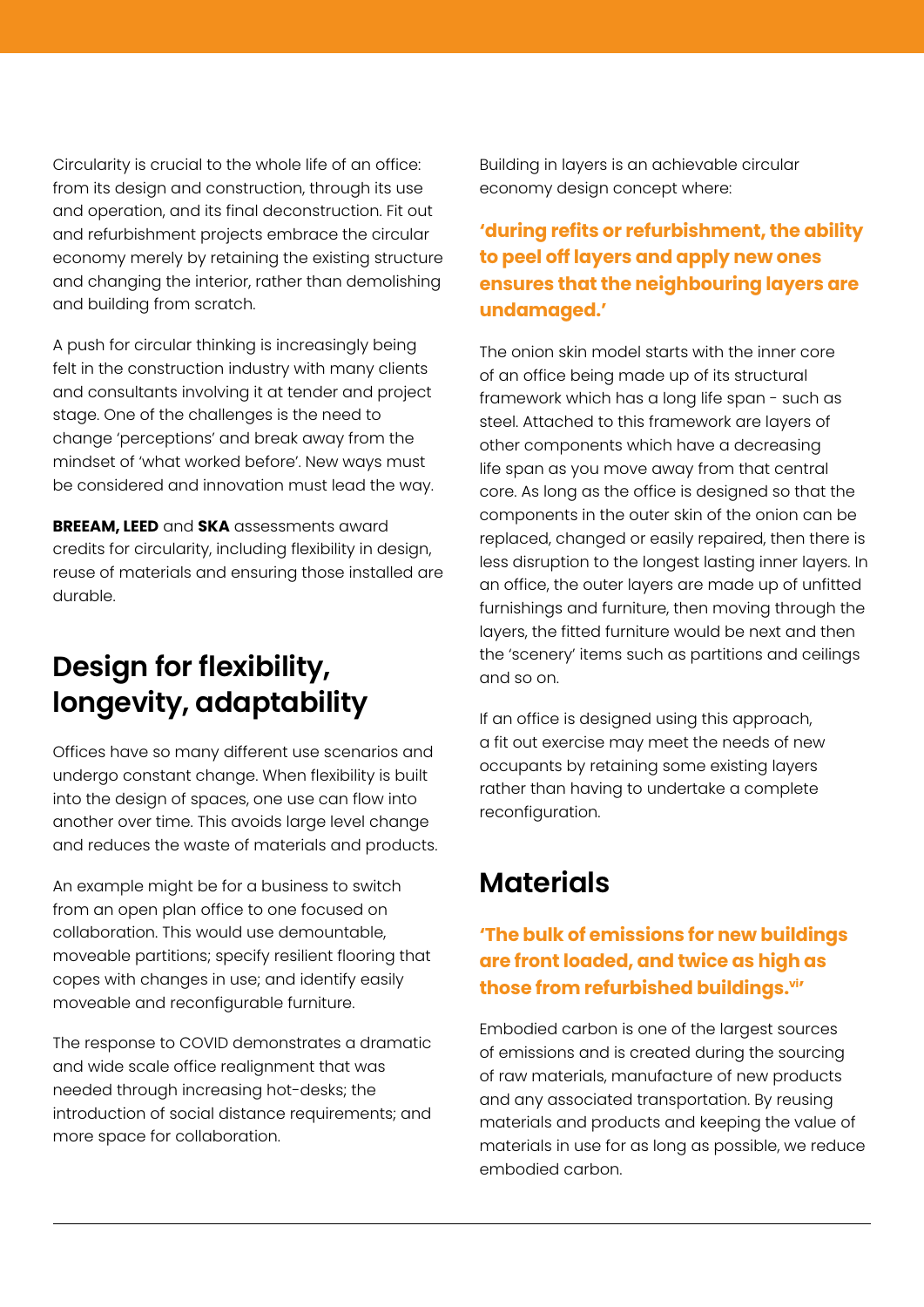Seeing buildings as 'material banks' rather than as being 'made up of materials' is an important shift in emphasis in the circular economy. Even when the building reaches the end of its life, the materials retain their value and can be removed and reused.

#### **Waste**

The aim should be to eradicate waste by smart design, using new technologies and off-site prefabrication. We should design spaces that are easy to deconstruct and reuse elsewhere at the end of their life.

Over ordering materials can result in waste, so careful consideration of the phasing and quantity required is necessary. If stored on site, they require adequate protection from damage.

Careful phasing will also mean that structural elements are undertaken before finishing materials are applied and installed. This prevents damage to those materials and avoids the need for replacements.

Designing spaces to regular sizing and linear layout enables integrated sets to be purchased (such as doors with their frames). Using raised access flooring tiles and ceilings also avoids wastage, as does the use of plasterboard margins rather than cutting tiles.

Making the most of every material reduces waste. For example, when dryliners cut boards carefully, this reduces the amount of offcuts. Any unavoidable remains can then be used around site, for example plasterboard offcuts as an under layer of columns. Companies like British Gypsum cut boards to size off site which reduces waste like other methods of manufacture and off site product prefabrication.

Reducing **single use packaging** and protection on site helps towards eliminating waste. Blankets can be used for protecting joinery; pallets and cable reels returned to suppliers; and reusable drawer systems used to bring products to site.

#### **Reuse**

Reusing existing materials is one of the best ways to lower carbon emissions during an office fit out as this avoids sourcing and manufacture.

A pre-refurbishment audit will identify what is currently in the space, what could be reused and what materials be donated or sold to be reused elsewhere. When selecting materials, consideration can be given to installing reused or refurbished materials rather than buying new ones.

## **Recycle**

As the outermost ring of the circular economy, recycling is less desirable than reuse or designing out waste. However, where it is not possible to take advantage of reused or refurbished products, it is necessary to look for alternatives made up of a high levels of recycled content.

Many manufacturers offer 'direct-recycling take back schemes'. Direct-recycling means the material is recycled into a new product of the same value, with the same material properties. This circular option retains the value of the material by recycling offcuts and stripped out material to create new products, as often seen in plasterboard and carpet companies.

It is important to avoid manufacturers who simply send materials on for further recycling rather than creating new products. This results in a decrease in the value of the material until it cannot be recycled any further.